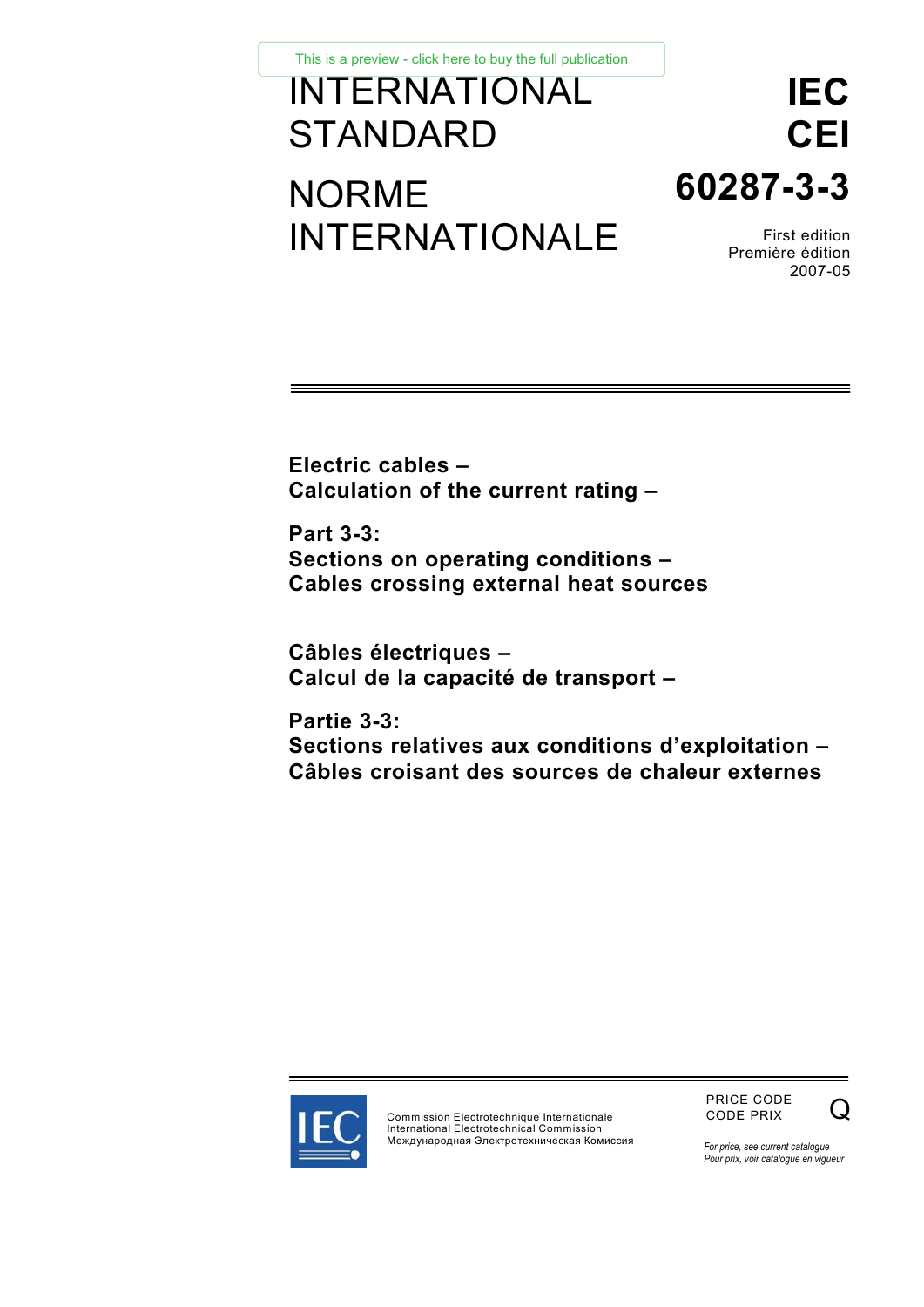$-2-$ 

60287-3-3 © IEC:2007

# **CONTENTS**

| $\mathbf 1$                                                                       |     |  |  |  |  |
|-----------------------------------------------------------------------------------|-----|--|--|--|--|
| $\overline{2}$                                                                    |     |  |  |  |  |
| 3                                                                                 |     |  |  |  |  |
| $\overline{4}$                                                                    |     |  |  |  |  |
|                                                                                   | 4.1 |  |  |  |  |
|                                                                                   | 4.2 |  |  |  |  |
|                                                                                   | 4.3 |  |  |  |  |
|                                                                                   | 4.4 |  |  |  |  |
|                                                                                   |     |  |  |  |  |
| Annex B (informative) Temperature rise calculation at any point along the route17 |     |  |  |  |  |
|                                                                                   |     |  |  |  |  |
|                                                                                   |     |  |  |  |  |
|                                                                                   |     |  |  |  |  |
|                                                                                   |     |  |  |  |  |
|                                                                                   |     |  |  |  |  |
|                                                                                   |     |  |  |  |  |
|                                                                                   |     |  |  |  |  |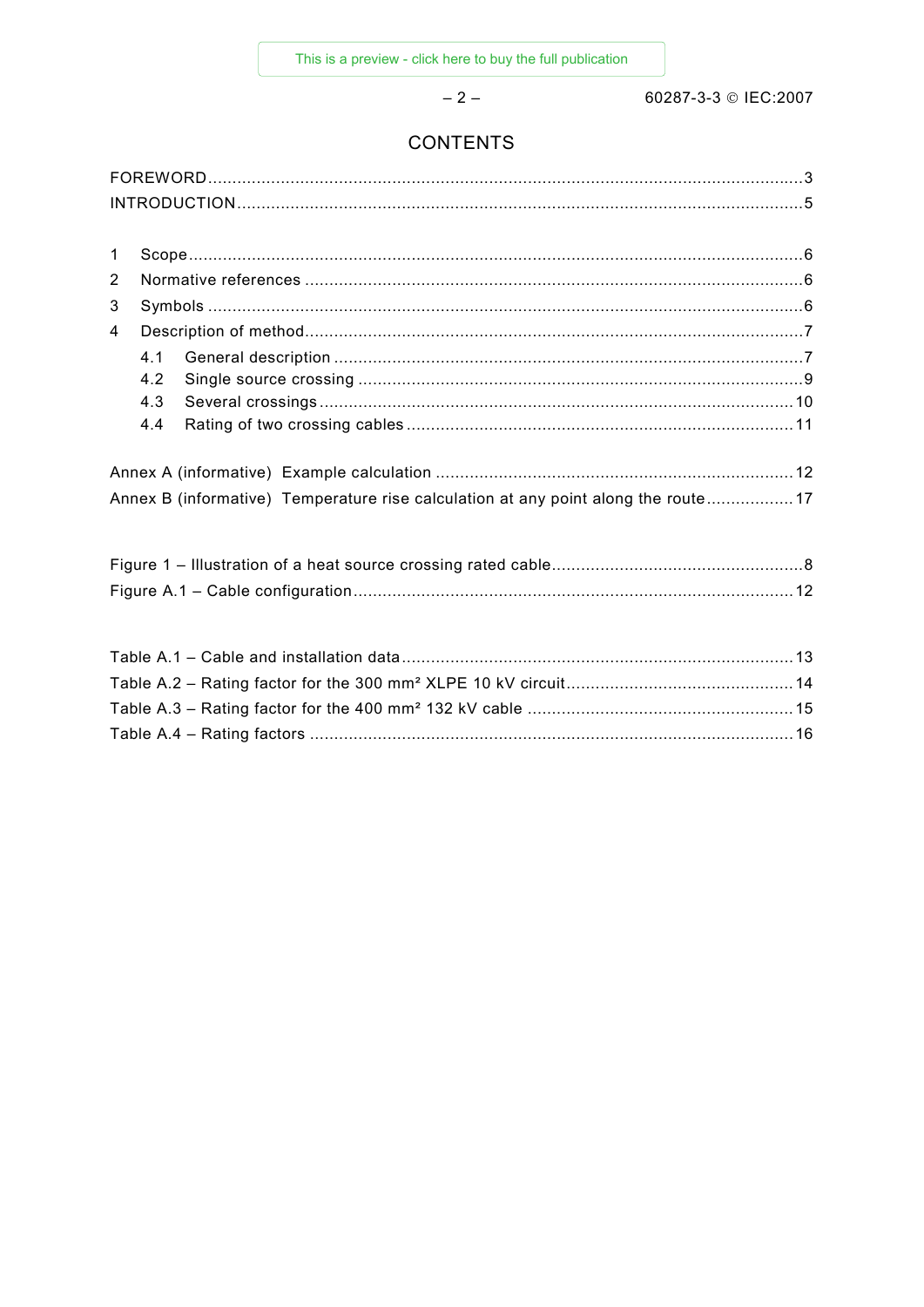<span id="page-2-0"></span> $60287 - 3 - 3$  © IFC:  $2007$  – 3 –

#### INTERNATIONAL ELECTROTECHNICAL COMMISSION  $\frac{1}{2}$  ,  $\frac{1}{2}$  ,  $\frac{1}{2}$  ,  $\frac{1}{2}$  ,  $\frac{1}{2}$

# **ELECTRIC CABLES – CALCULATION OF THE CURRENT RATING –**

## **Part 3-3: Sections on operating conditions – Cables crossing external heat sources**

# FOREWORD

- 1) The International Electrotechnical Commission (IEC) is a worldwide organization for standardization comprising all national electrotechnical committees (IEC National Committees). The object of IEC is to promote international co-operation on all questions concerning standardization in the electrical and electronic fields. To this end and in addition to other activities, IEC publishes International Standards, Technical Specifications, Technical Reports, Publicly Available Specifications (PAS) and Guides (hereafter referred to as "IEC Publication(s)"). Their preparation is entrusted to technical committees; any IEC National Committee interested in the subject dealt with may participate in this preparatory work. International, governmental and nongovernmental organizations liaising with the IEC also participate in this preparation. IEC collaborates closely with the International Organization for Standardization (ISO) in accordance with conditions determined by agreement between the two organizations.
- 2) The formal decisions or agreements of IEC on technical matters express, as nearly as possible, an international consensus of opinion on the relevant subjects since each technical committee has representation from all interested IEC National Committees.
- 3) IEC Publications have the form of recommendations for international use and are accepted by IEC National Committees in that sense. While all reasonable efforts are made to ensure that the technical content of IEC Publications is accurate, IEC cannot be held responsible for the way in which they are used or for any misinterpretation by any end user.
- 4) In order to promote international uniformity, IEC National Committees undertake to apply IEC Publications transparently to the maximum extent possible in their national and regional publications. Any divergence between any IEC Publication and the corresponding national or regional publication shall be clearly indicated in the latter.
- 5) IEC provides no marking procedure to indicate its approval and cannot be rendered responsible for any equipment declared to be in conformity with an IEC Publication.
- 6) All users should ensure that they have the latest edition of this publication.
- 7) No liability shall attach to IEC or its directors, employees, servants or agents including individual experts and members of its technical committees and IEC National Committees for any personal injury, property damage or other damage of any nature whatsoever, whether direct or indirect, or for costs (including legal fees) and expenses arising out of the publication, use of, or reliance upon, this IEC Publication or any other IEC Publications.
- 8) Attention is drawn to the Normative references cited in this publication. Use of the referenced publications is indispensable for the correct application of this publication.
- 9) Attention is drawn to the possibility that some of the elements of this IEC Publication may be the subject of patent rights. IEC shall not be held responsible for identifying any or all such patent rights.

International Standard IEC 60287-3-3 has been prepared by IEC technical committee 20: Electric cables.

The text of this standard is based on the following documents:

| <b>FDIS</b> | Report on voting |
|-------------|------------------|
| 20/879/FDIS | 20/882/RVD       |

Full information on the voting for the approval of this standard can be found in the report on voting indicated in the above table.

This publication has been drafted in accordance with the ISO/IEC Directives, Part 2.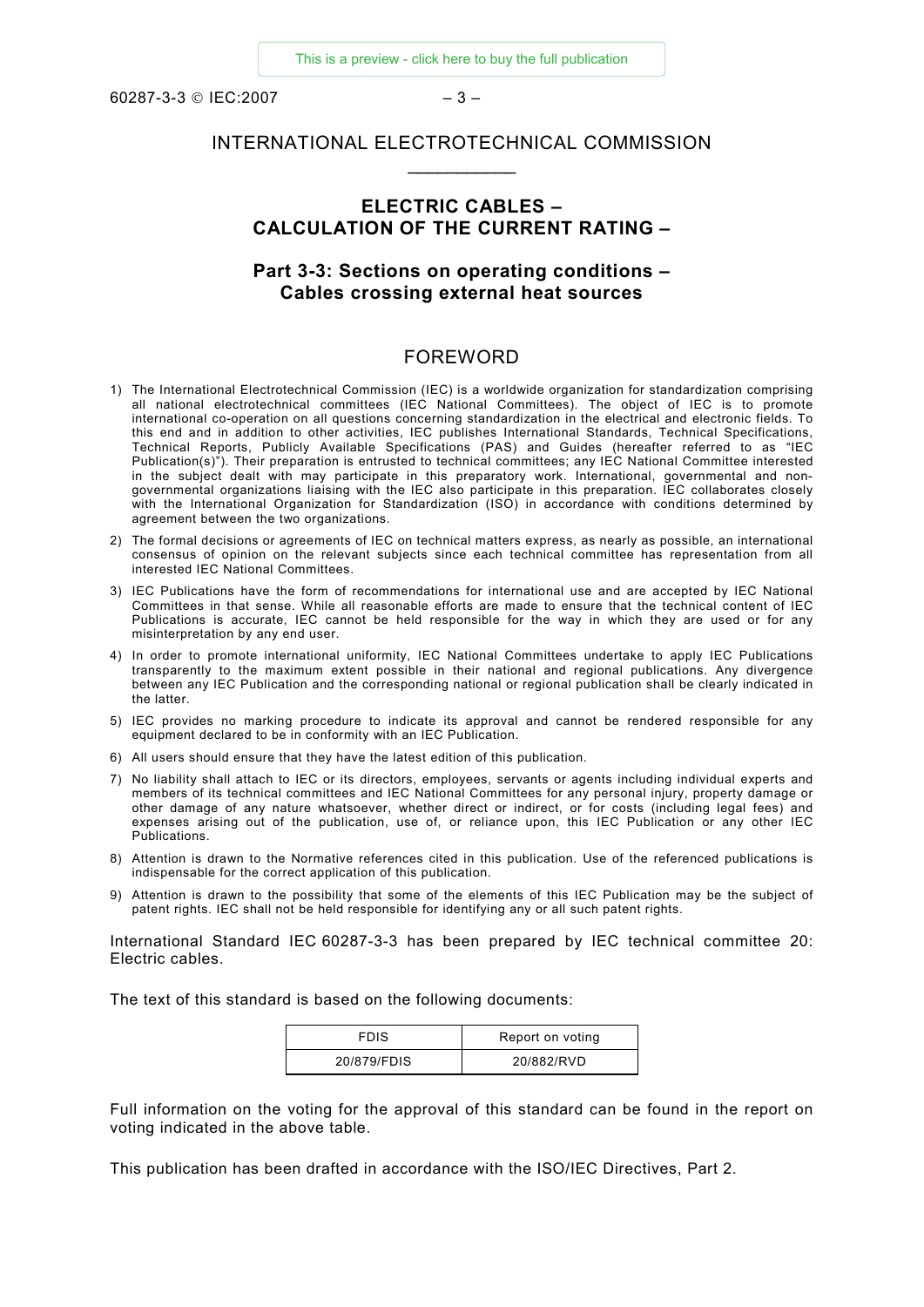– 4 – 60287-3-3 © IEC:2007

A list of all the parts in the IEC 60287 series, under the general title *Electric cables – Calculation of the current rating*, can be found on the IEC website.

The committee has decided that the contents of this publication will remain unchanged until the maintenance result date indicated on the IEC web site under "http://webstore.iec.ch" in the data related to the specific publication. At this date, the publication will be

- reconfirmed,
- withdrawn,
- replaced by a revised edition, or
- amended.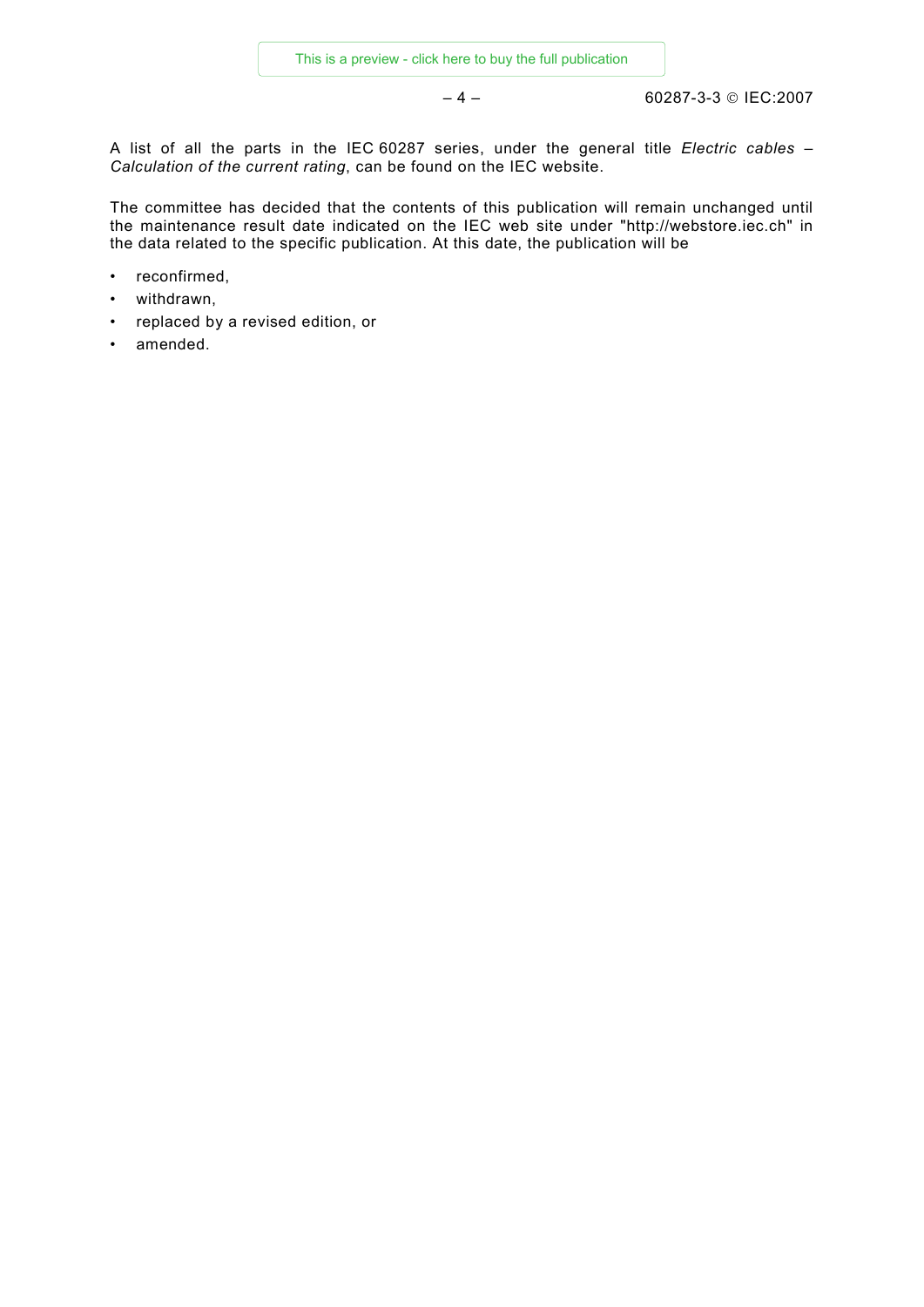<span id="page-4-0"></span>60287-3-3 © IEC:2007 – 5 –

# INTRODUCTION

In the IEC 60287 series, Part 1 provides general formulae for ratings and power losses of electric cables.

Part 2 presents formulae for thermal resistance, with Part 2-1 providing general calculation methods for thermal resistance.

Part 2-1 provides calculation methods for dealing with groups of buried cables (see 2.2.3). These methods assume that the cables are laid in parallel and hence every cable acts as a parallel line heat source.

This Part 3-3 deals with the crossing of a cable, at right angles or obliquely with another cable, and, more generally, with any linear heat source, such as steam pipes.

When heat sources are installed in the vicinity of a cable, the permissible current-carrying capacity of the cable should be reduced to avoid overheating. But applying formulae that are valid for parallel routes would overestimate the thermal influence of the crossing heat source on the cable.

In this standard a general simplified method is provided to estimate the reduction of the permissible current-carrying capacity of a cable crossed by heat sources.

Every cable and heat source is assumed to be laid horizontally.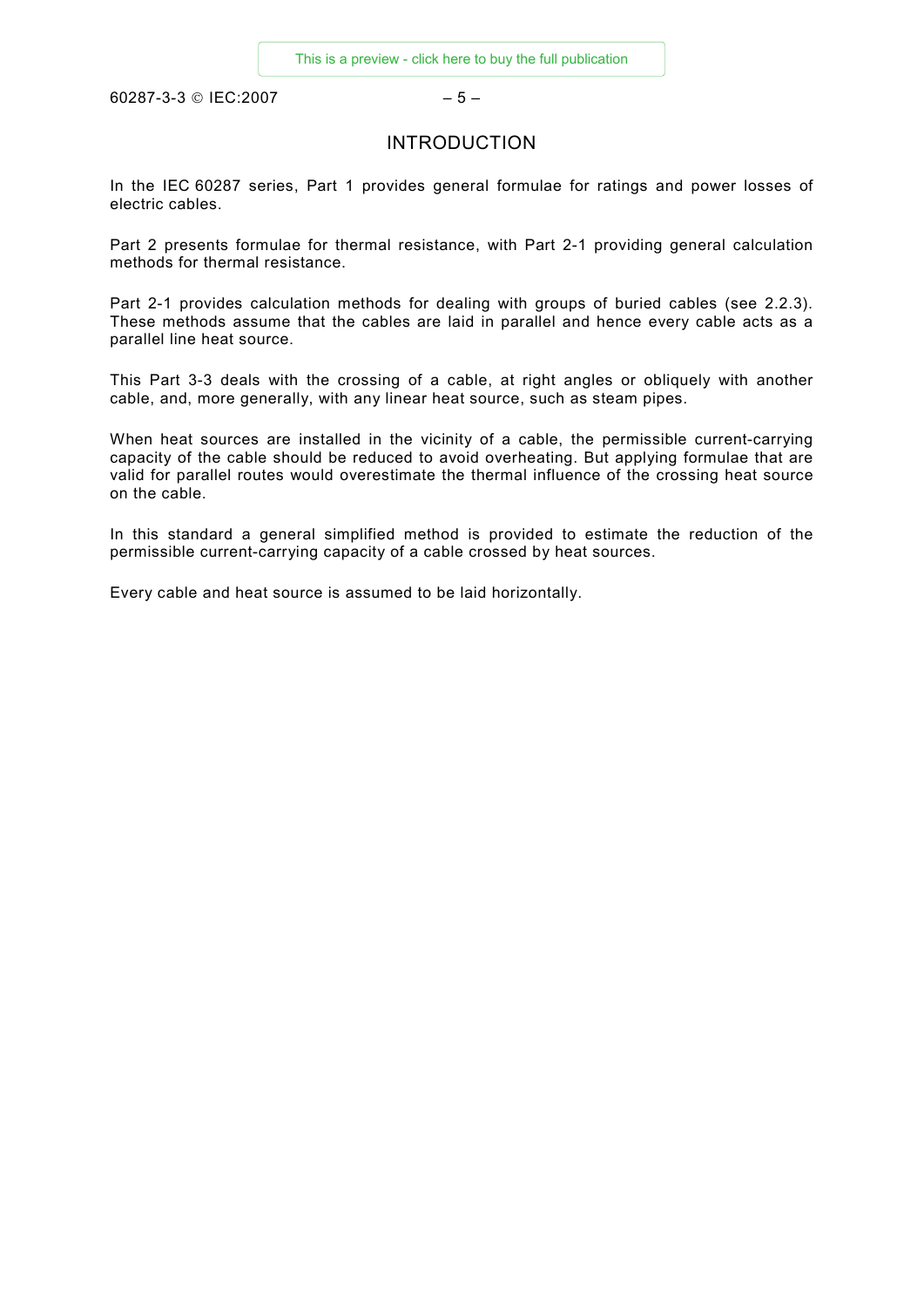– 6 – 60287-3-3 © IEC:2007

# <span id="page-5-0"></span>**ELECTRIC CABLES – CALCULATION OF THE CURRENT RATING –**

# **Part 3-3: Sections on operating conditions – Cables crossing external heat sources**

#### **1 Scope**

This part of IEC 60287 describes a method for calculating the continuous current rating factor for cables of all voltages where crossings of external heat sources are involved. The method is applicable to any type of cable.

The method assumes that the entire region surrounding a cable, or cables, has uniform thermal characteristics and that the principle of superposition applies. The principle of superposition does not strictly apply to touching cables and hence the calculation method set out in this standard will produce an optimistic result if applied to touching cables.

#### **2 Normative references**

The following referenced documents are indispensable for the application of this document. For dated references, only the edition cited applies. For undated references, the latest edition of the referenced document (including any amendments) applies.

IEC 60287 (all parts), *Electric cables – Calculation of the current rating*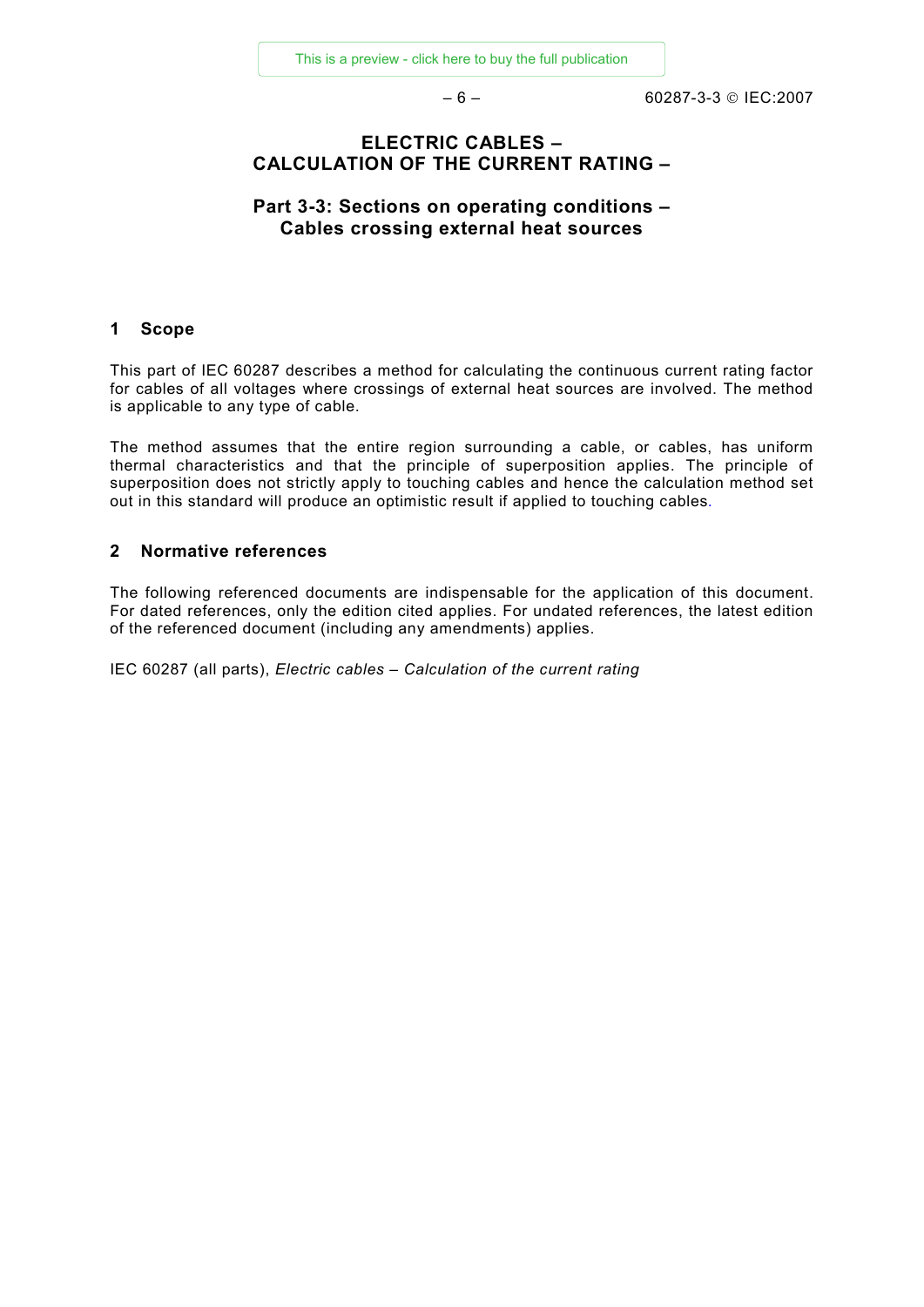– 18 – 60287-3-3 © CEI:2007

# SOMMAIRE

| $\mathbf 1$                                                                            |     |  |  |  |  |  |
|----------------------------------------------------------------------------------------|-----|--|--|--|--|--|
| $\overline{2}$                                                                         |     |  |  |  |  |  |
| 3                                                                                      |     |  |  |  |  |  |
| 4                                                                                      |     |  |  |  |  |  |
|                                                                                        | 4.1 |  |  |  |  |  |
|                                                                                        | 4.2 |  |  |  |  |  |
|                                                                                        | 4.3 |  |  |  |  |  |
|                                                                                        | 4.4 |  |  |  |  |  |
|                                                                                        |     |  |  |  |  |  |
| Annexe B (informative) Calcul de l'échauffement en tout point du tracé 33              |     |  |  |  |  |  |
|                                                                                        |     |  |  |  |  |  |
| Figure 1 – Illustration d'un câble à dimensionner, croisé par une source de chaleur 24 |     |  |  |  |  |  |
|                                                                                        |     |  |  |  |  |  |
|                                                                                        |     |  |  |  |  |  |
|                                                                                        |     |  |  |  |  |  |
|                                                                                        |     |  |  |  |  |  |
|                                                                                        |     |  |  |  |  |  |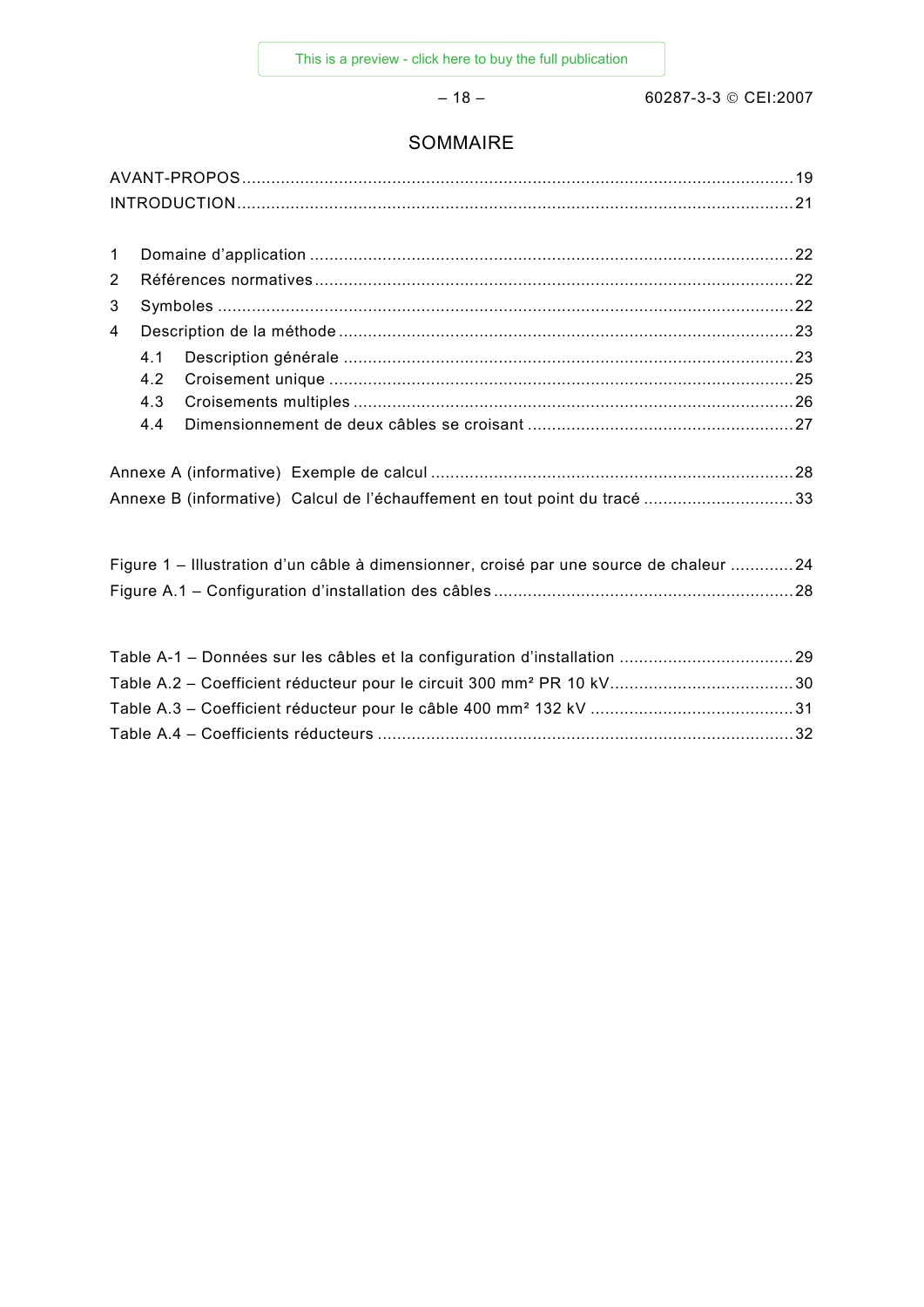<span id="page-7-0"></span> $60287 - 3 - 3 \circ \text{CE}$  CEI:2007 – 19 –

# COMMISSION ÉLECTROTECHNIQUE INTERNATIONALE  $\frac{1}{2}$  ,  $\frac{1}{2}$  ,  $\frac{1}{2}$  ,  $\frac{1}{2}$  ,  $\frac{1}{2}$

# **CÂBLES ÉLECTRIQUES – CALCUL DE LA CAPACITÉ DE TRANSPORT –**

# **Partie 3-3: Sections relatives aux conditions d'exploitation – Câbles croisant des sources de chaleur externes**

# AVANT-PROPOS

- 1) La Commission Electrotechnique Internationale (CEI) est une organisation mondiale de normalisation composée de l'ensemble des comités électrotechniques nationaux (Comités nationaux de la CEI). La CEI a pour objet de favoriser la coopération internationale pour toutes les questions de normalisation dans les domaines de l'électricité et de l'électronique. A cet effet, la CEI – entre autres activités – publie des Normes internationales, des Spécifications techniques, des Rapports techniques, des Spécifications accessibles au public (PAS) et des Guides (ci-après dénommés "Publication(s) de la CEI"). Leur élaboration est confiée à des comités d'études, aux travaux desquels tout Comité national intéressé par le sujet traité peut participer. Les organisations internationales, gouvernementales et non gouvernementales, en liaison avec la CEI, participent également aux travaux. La CEI collabore étroitement avec l'Organisation Internationale de Normalisation (ISO), selon des conditions fixées par accord entre les deux organisations.
- 2) Les décisions ou accords officiels de la CEI concernant les questions techniques représentent, dans la mesure du possible, un accord international sur les sujets étudiés, étant donné que les Comités nationaux de la CEI intéressés sont représentés dans chaque comité d'études.
- 3) Les Publications de la CEI se présentent sous la forme de recommandations internationales et sont agréées comme telles par les Comités nationaux de la CEI. Tous les efforts raisonnables sont entrepris afin que la CEI s'assure de l'exactitude du contenu technique de ses publications; la CEI ne peut pas être tenue responsable de l'éventuelle mauvaise utilisation ou interprétation qui en est faite par un quelconque utilisateur final.
- 4) Dans le but d'encourager l'uniformité internationale, les Comités nationaux de la CEI s'engagent, dans toute la mesure possible, à appliquer de façon transparente les Publications de la CEI dans leurs publications nationales et régionales. Toutes divergences entre toutes Publications de la CEI et toutes publications nationales ou régionales correspondantes doivent être indiquées en termes clairs dans ces dernières.
- 5) La CEI n'a prévu aucune procédure de marquage valant indication d'approbation et n'engage pas sa responsabilité pour les équipements déclarés conformes à une de ses Publications.
- 6) Tous les utilisateurs doivent s'assurer qu'ils sont en possession de la dernière édition de cette publication.
- 7) Aucune responsabilité ne doit être imputée à la CEI, à ses administrateurs, employés, auxiliaires ou mandataires, y compris ses experts particuliers et les membres de ses comités d'études et des Comités nationaux de la CEI, pour tout préjudice causé en cas de dommages corporels et matériels, ou de tout autre dommage de quelque nature que ce soit, directe ou indirecte, ou pour supporter les coûts (y compris les frais de justice) et les dépenses découlant de la publication ou de l'utilisation de cette Publication de la CEI ou de toute autre Publication de la CEI, ou au crédit qui lui est accordé.
- 8) L'attention est attirée sur les références normatives citées dans cette publication. L'utilisation de publications référencées est obligatoire pour une application correcte de la présente publication.
- 9) L'attention est attirée sur le fait que certains des éléments de la présente Publication de la CEI peuvent faire l'objet de droits de propriété intellectuelle ou de droits analogues. La CEI ne saurait être tenue pour responsable de ne pas avoir identifié de tels droits de propriété et de ne pas avoir signalé leur existence.

La Norme internationale CEI 60287-3-3 a été établie par le comité d'études 20 de la CEI: Câbles électriques.

Le texte de cette norme est issu des documents suivants:

| <b>FDIS</b> | Rapport de vote |
|-------------|-----------------|
| 20/879/FDIS | 20/882/RVD      |

Le rapport de vote indiqué dans le tableau ci-dessus donne toute information sur le vote ayant abouti à l'approbation de cette norme.

Cette publication a été rédigée selon les Directives ISO/CEI, Partie 2.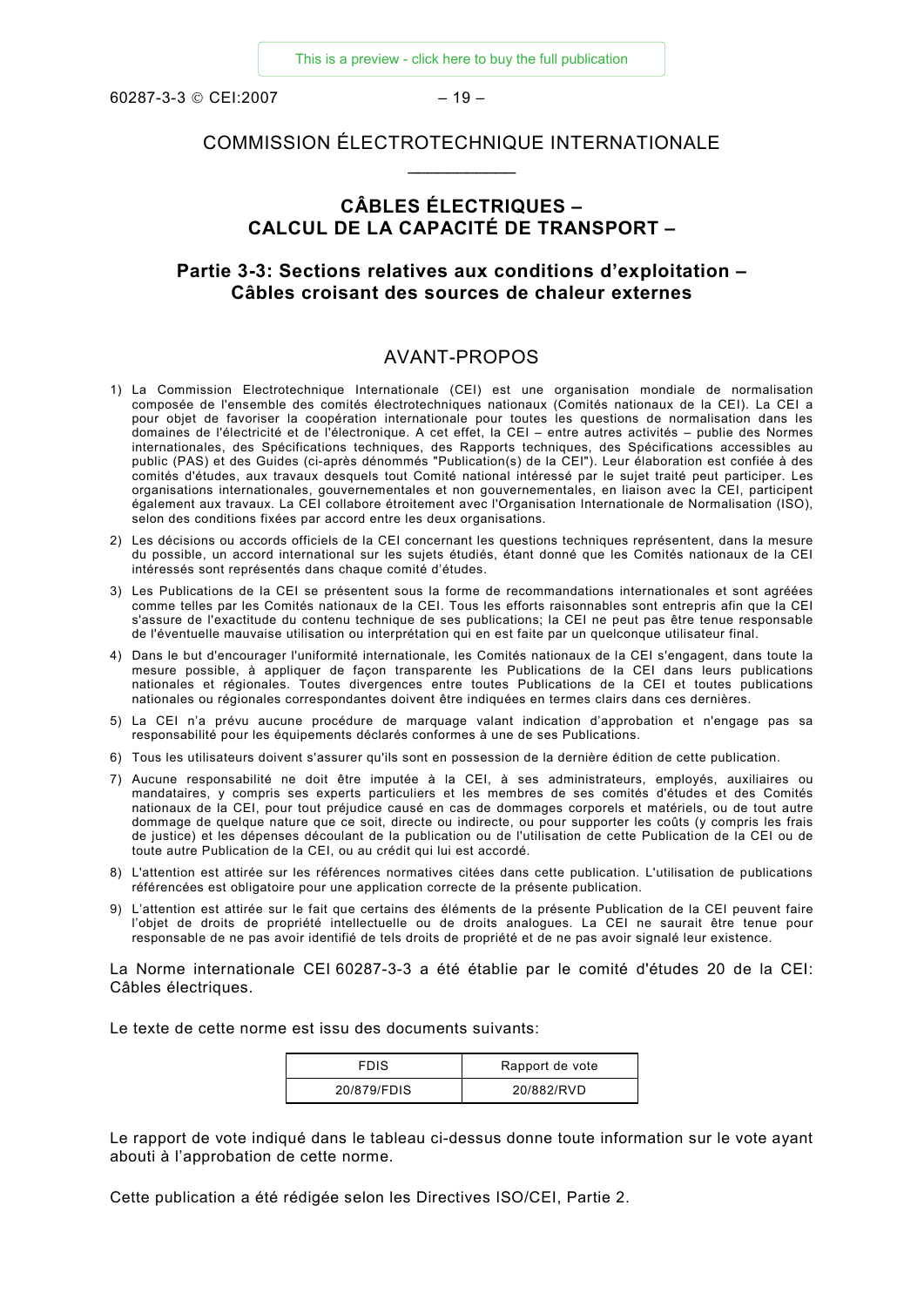– 20 – 60287-3-3 © CEI:2007

Une liste de toutes les parties de la série CEI 60287, présentées sous le titre général *Câbles électriques – Calcul de la capacité de transport,* peut être consultée sur le site web de la CEI.

Le comité a décidé que le contenu de cette publication ne sera pas modifié avant la date de maintenance indiquée sur le site web de la CEI sous "http://webstore.iec.ch" dans les données relatives à la publication recherchée. A cette date, la publication sera

- reconduite,
- supprimée,
- remplacée par une édition révisée, ou
- amendée.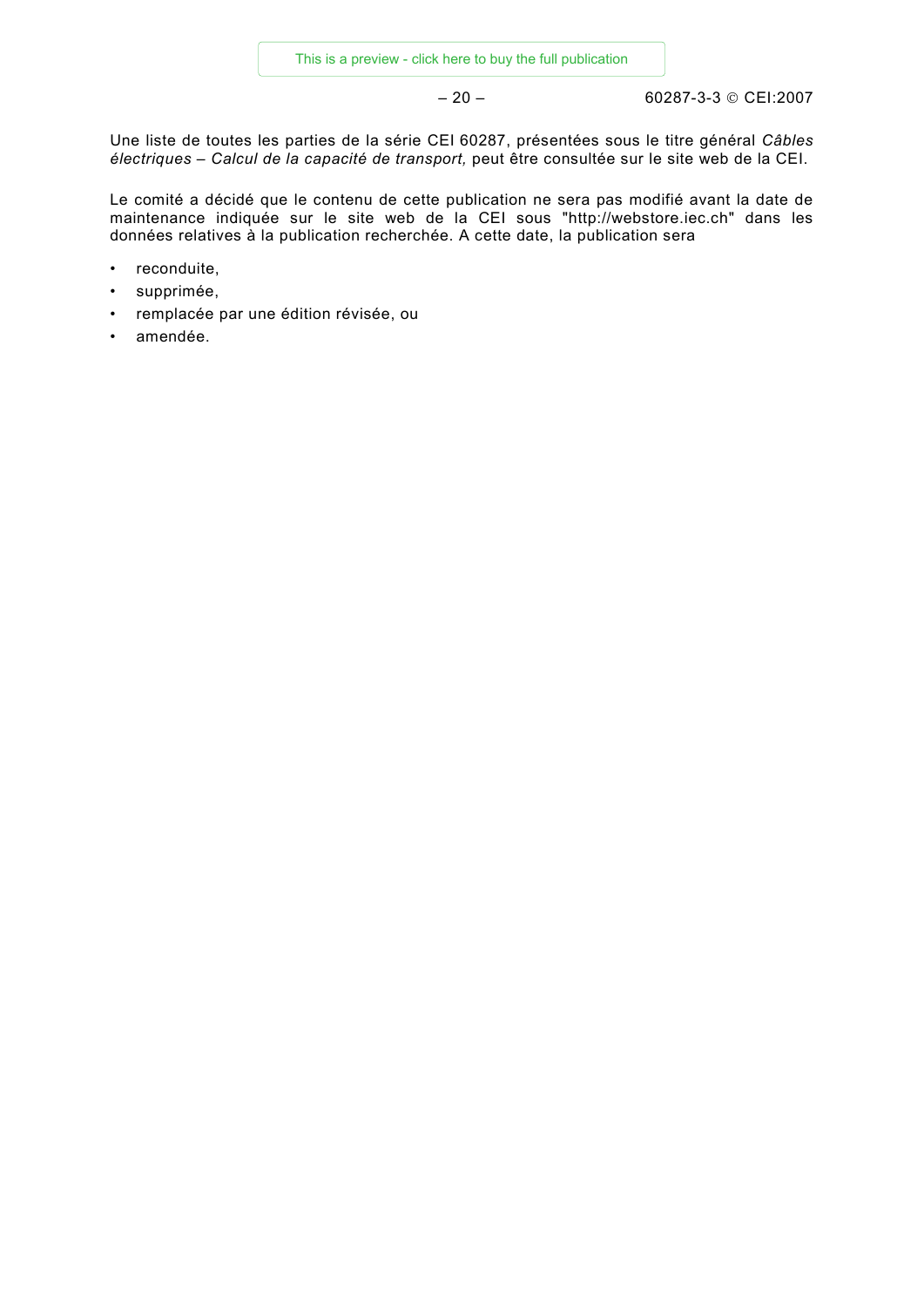<span id="page-9-0"></span> $60287 - 3 - 3 \odot \text{CF}$  : 2007

# INTRODUCTION

Dans la série CEI 60287, la Partie 1 donne des formules générales pour le calcul des capacités de transport des câbles électriques et de leurs pertes.

La Partie 2 présente des formules pour les résistances thermiques, la Partie 2-1 fournissant les méthodes générales de calcul des résistances thermiques.

La Partie 2-1 fournit des méthodes de calcul pour traiter le cas des groupes de câbles enterrés (voir 2.2.3). Ces méthodes supposent que les câbles sont posés parallèlement et que, par conséquent, tous les câbles se comportent comme des sources de chaleur linéaires parallèles.

Cette Partie 3-3 s'intéresse au croisement à angle droit ou oblique d'un câble par un autre câble, et, plus généralement avec toute source de chaleur linéaire, telle que des conduites de vapeur.

Lorsque des sources de chaleur sont installées au voisinage d'un câble, il convient de réduire le courant maximal admissible du câble pour éviter un sur-échauffement. Mais l'application des formules qui sont valables pour des tracés parallèles conduirait à surestimer l'influence thermique sur le câble de la source de chaleur qui le croise.

Dans la présente norme, une méthode générale et simple est présentée pour évaluer la réduction du courant maximal admissible par un câble croisé par une source de chaleur.

Tous les câbles et toutes les sources de chaleur sont supposés posés horizontalement.